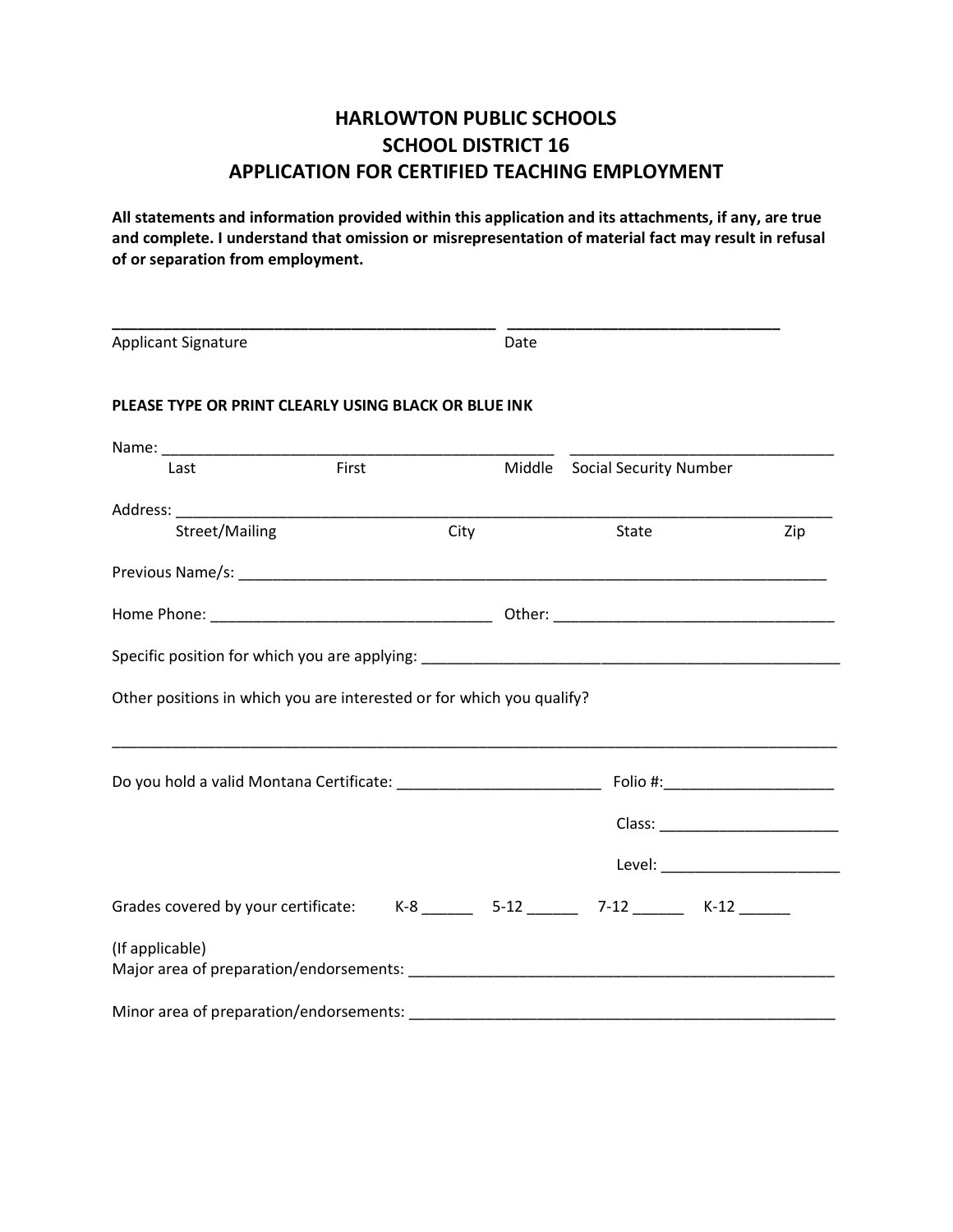## **INSTRUCTIONS AND INFORMATION**

Please complete all pages of the application fully and legibly. Furnishing information on the application is mandatory, unless otherwise stated.

- In addition to the completed and signed application, please provide the following information:
- 1. A letter of application specifying the applied-for position

2. Professional resume which includes academic preparation, experience, and other related qualifications

- 3. Copies of transcripts of all college or university credits to date (official transcripts required upon hire)
- 4. College placement file/papers and/or letters of recommendation (minimum of three)
- 5. Evidence of Montana certification/licensure
	- An application may be submitted in person, by email, U. S. mail, or fax. Applications must be received by the final filing date. Postmarks are not accepted.
	- Photocopies may be submitted in place of an original application.
	- Applications and supporting materials will not be returned.
	- Your complete application will be kept on file for two years, but a letter of application for a specific position requesting reactivation during that time is required.
	- Background checks with fingerprinting are required.
	- Finalist candidates will be contacted by the district.

## **Please answer the following questions:**

1. Do you have the legal right to accept work in the United States? Yes No

2. Are you able with or without reasonable accommodation to perform the functions of the job for which you are applying? Yes No

3. Have you ever been released or discharged from employment or resigned to avoid such release or discharge? Yes No If yes, please explain, include date of discharge or resignation and reason for discharge or resignation:

\_\_\_\_\_\_\_\_\_\_\_\_\_\_\_\_\_\_\_\_\_\_\_\_\_\_\_\_\_\_\_\_\_\_\_\_\_\_\_\_\_\_\_\_\_\_\_\_\_\_\_\_\_\_\_\_\_\_\_\_\_\_\_\_\_\_\_\_\_\_\_\_\_\_\_\_\_\_\_\_\_\_\_\_\_

\_\_\_\_\_\_\_\_\_\_\_\_\_\_\_\_\_\_\_\_\_\_\_\_\_\_\_\_\_\_\_\_\_\_\_\_\_\_\_\_\_\_\_\_\_\_\_\_\_\_\_\_\_\_\_\_\_\_\_\_\_\_\_\_\_\_\_\_\_\_\_\_\_\_\_\_\_\_\_\_\_\_\_\_\_

4. I hereby certify that (check the applicable box and provide the information requested):

\_\_\_\_\_\_\_\_\_\_ I have not pleaded guilty to or been convicted of any violation of criminal law, including criminal convictions resulting from a deferred sentence or a plea of nolo contendere (minor traffic offenses excepted).

\_\_\_\_\_\_\_\_\_\_ I have pleaded guilty to or been convicted of at least one violation of criminal law. Please attach and sign a complete description of the circumstances surrounding such conviction. (This may not necessarily disqualify a person from consideration for employment).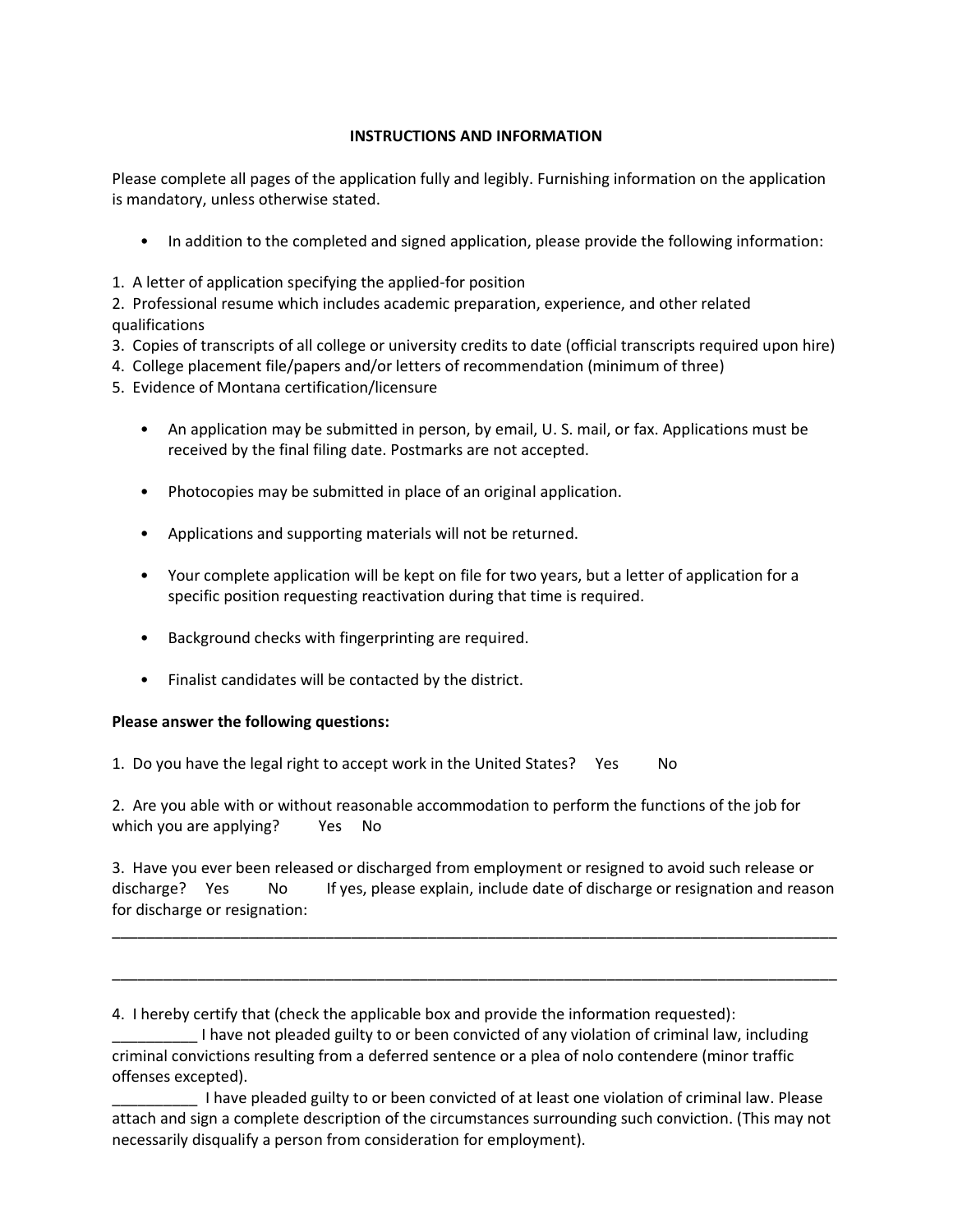#### **AUTHORIZATION TO RELEASE INFORMATION**

I, \_\_\_\_\_\_\_\_\_\_\_\_\_\_\_\_\_\_\_\_\_\_\_\_\_\_\_\_\_\_\_\_\_\_, am seeking employment with the Harlowton Public Schools. I acknowledge that a complete investigation into my background is necessary to protect the safety and welfare of the children of the Harlowton School District. I hereby expressly and voluntarily give Harlowton Public Schools the right to make a thorough investigation of my past employment, education, and activities. I specifically authorize the release of any and all information of a confidential or privileged nature, **including confidential criminal justice information as defined in Section 44-5-103(3) MCA**, to the staff of the District and its agents. I understand that the District reserves the right to use any lawful method of investigation that, in its sole discretion, it deems reasonable and necessary.

I hereby release the District and any organization, company, institution, or person furnishing information to the District and its agents as expressly authorized above, from any dissemination of the information requested subject to the provision of Title 44, Chapter 5, Part 3, MCA.

This document is effective for 90 days or until revoked, in writing, by me.

|                                                                                     | City |  |  | State Zip                                                                                        |
|-------------------------------------------------------------------------------------|------|--|--|--------------------------------------------------------------------------------------------------|
| ANY OTHER NAMES UNDER WHICH YOU HAVE BEEN EMPLOYED:                                 |      |  |  |                                                                                                  |
|                                                                                     |      |  |  |                                                                                                  |
|                                                                                     |      |  |  |                                                                                                  |
|                                                                                     |      |  |  |                                                                                                  |
|                                                                                     |      |  |  |                                                                                                  |
|                                                                                     |      |  |  |                                                                                                  |
|                                                                                     |      |  |  |                                                                                                  |
|                                                                                     |      |  |  | known to me to be the person named in the foregoing release, and acknowledge to me that executed |
| the same as his/her free act and deed, for the uses and purposes therein mentioned. |      |  |  |                                                                                                  |
|                                                                                     |      |  |  |                                                                                                  |

IN WITNESS THEREOF, I hereunto set my hand and affix my notarial seal the day and year in this certificate first above written.

> \_\_\_\_\_\_\_\_\_\_\_\_\_\_\_\_\_\_\_\_\_\_\_\_\_\_\_\_\_\_\_\_\_\_\_\_\_\_\_\_\_\_\_\_\_\_\_\_\_\_\_\_ Notary Public Signature

State of \_\_\_\_\_\_\_\_\_\_\_\_\_\_\_\_\_\_\_\_\_\_\_\_\_\_\_\_\_\_\_\_\_\_\_\_\_\_\_\_\_\_\_\_\_ County of \_\_\_\_\_\_\_\_\_\_\_\_\_\_\_\_\_\_\_\_\_\_\_\_\_\_\_\_\_\_\_\_\_\_\_\_\_\_\_\_\_\_\_\_ My commission expires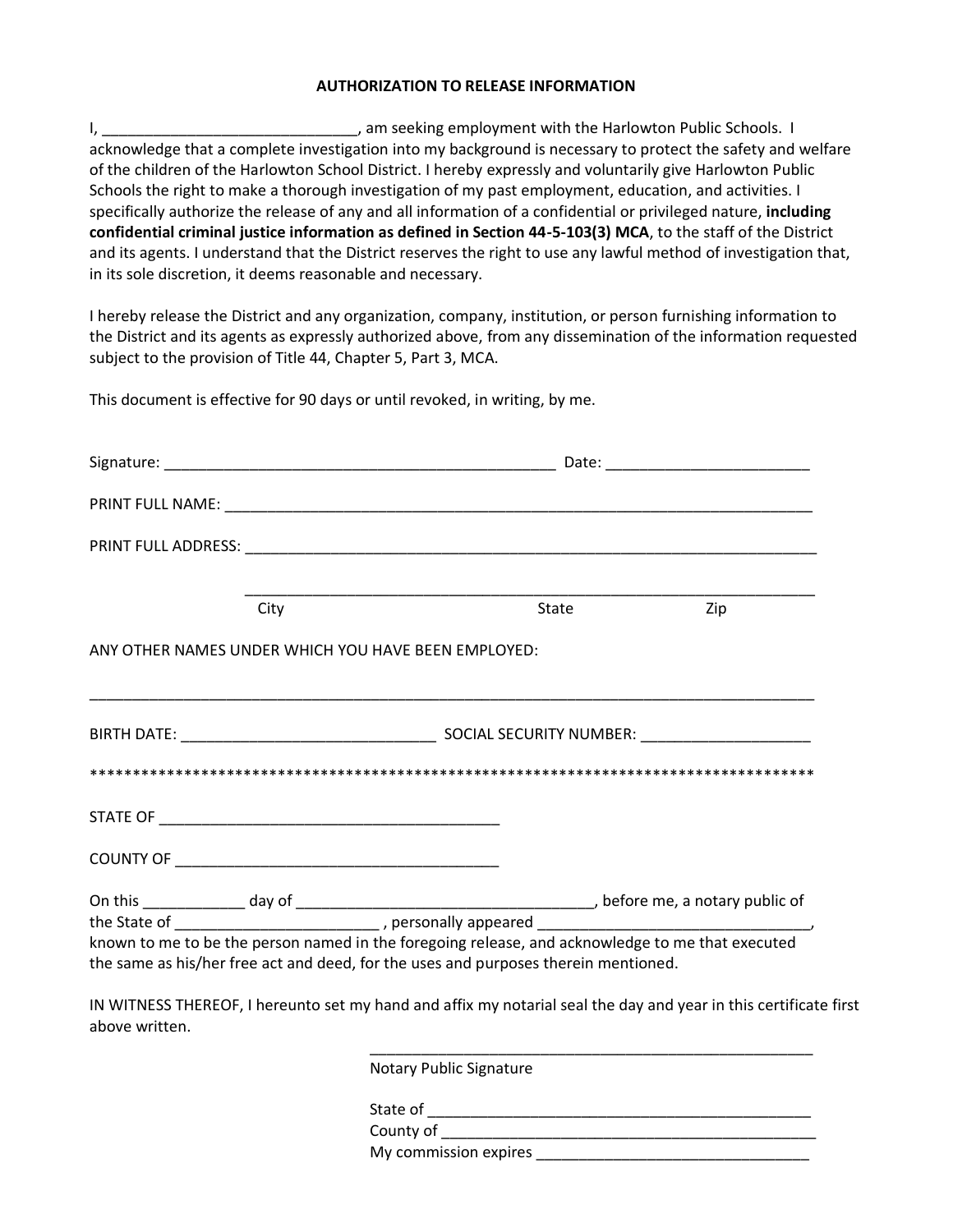# ADDITIONAL PERTINENT INFORMATION, QUALIFICATIONS, CERTIFICATES

|                                                  |              | <b>REFERENCES</b>                                                                         |                |      |            |  |
|--------------------------------------------------|--------------|-------------------------------------------------------------------------------------------|----------------|------|------------|--|
|                                                  |              | Please list current information for at least three and no more than five references below |                |      |            |  |
| <b>Name</b>                                      | <b>Title</b> |                                                                                           | <b>Address</b> |      | Phone      |  |
|                                                  |              |                                                                                           |                |      |            |  |
|                                                  |              |                                                                                           |                |      |            |  |
|                                                  |              |                                                                                           |                |      |            |  |
|                                                  |              |                                                                                           |                |      |            |  |
|                                                  |              |                                                                                           |                |      |            |  |
|                                                  |              | <b>EDUCATION HISTORY</b>                                                                  |                |      |            |  |
| List from most recent to least recent attendance |              |                                                                                           |                |      |            |  |
| College/University                               | Location     | <b>Subject Studied</b>                                                                    | Degree         | Year | <b>GPA</b> |  |
|                                                  |              |                                                                                           |                |      |            |  |
|                                                  |              |                                                                                           |                |      |            |  |
|                                                  |              |                                                                                           |                |      |            |  |
|                                                  |              |                                                                                           |                |      |            |  |
|                                                  |              |                                                                                           |                |      |            |  |
|                                                  |              |                                                                                           |                |      |            |  |
| Credits completed beyond:                        |              | B.A. Degree _____________________                                                         |                |      |            |  |
|                                                  |              | M.A. Degree __________________                                                            |                |      |            |  |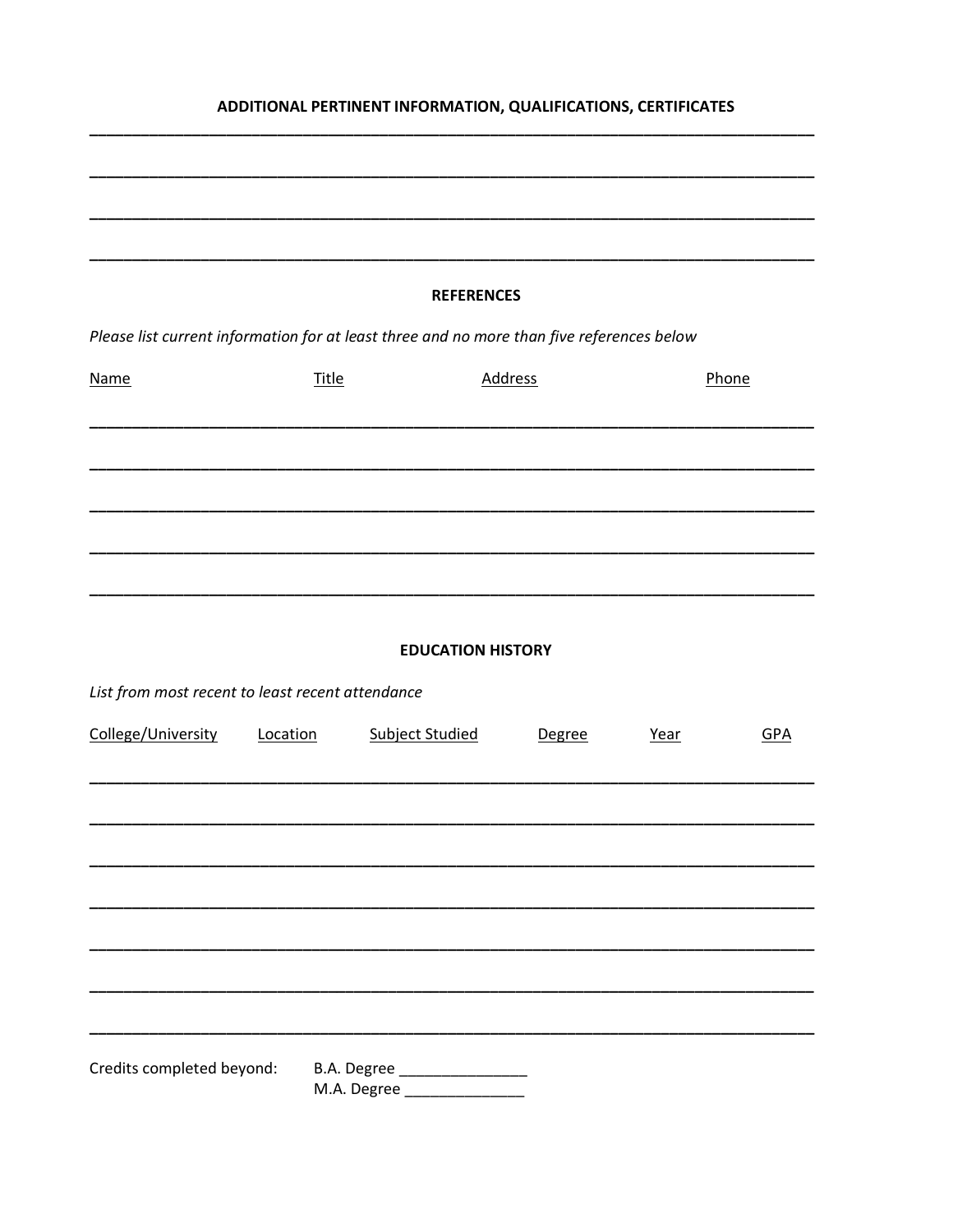### **EMPLOYMENT RECORD**

List your present or most recent employer first. Describe your employment history, account for all time during at least the past 15 years. You may include volunteer and paid experience. DO NOT substitute a resume. You may attach additional information.

| Job Duties: (brief statement - be sure to list all duties related to this position): |  |  |  |  |
|--------------------------------------------------------------------------------------|--|--|--|--|
|                                                                                      |  |  |  |  |
|                                                                                      |  |  |  |  |
|                                                                                      |  |  |  |  |
|                                                                                      |  |  |  |  |
|                                                                                      |  |  |  |  |
| Job Duties: (brief statement - be sure to list all duties related to this position): |  |  |  |  |
|                                                                                      |  |  |  |  |
|                                                                                      |  |  |  |  |
|                                                                                      |  |  |  |  |
|                                                                                      |  |  |  |  |
|                                                                                      |  |  |  |  |
|                                                                                      |  |  |  |  |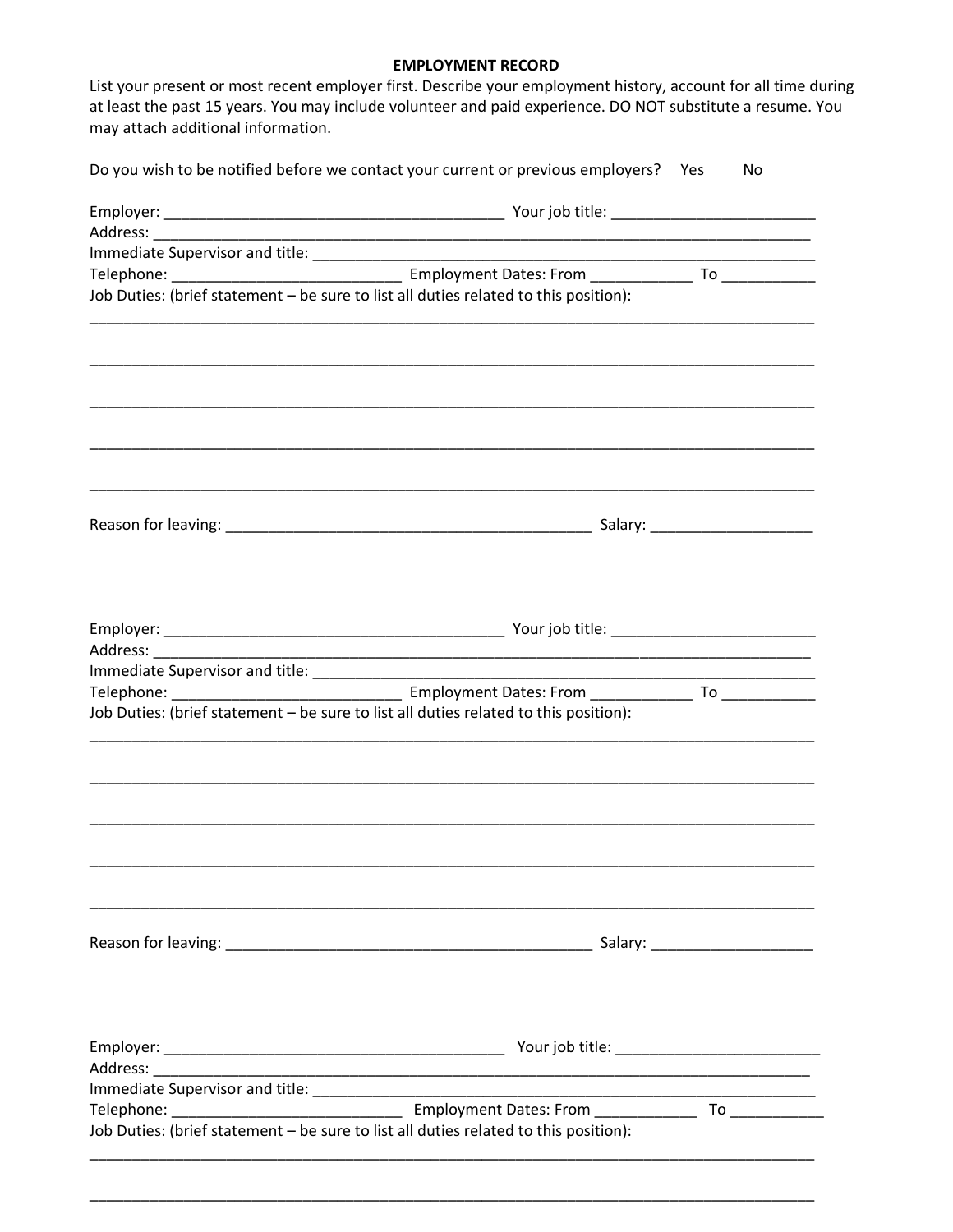| Job Duties: (brief statement - be sure to list all duties related to this position): |                                     |    |  |  |
|--------------------------------------------------------------------------------------|-------------------------------------|----|--|--|
|                                                                                      |                                     |    |  |  |
|                                                                                      |                                     |    |  |  |
|                                                                                      |                                     |    |  |  |
|                                                                                      |                                     |    |  |  |
|                                                                                      |                                     |    |  |  |
|                                                                                      |                                     |    |  |  |
|                                                                                      |                                     |    |  |  |
|                                                                                      |                                     |    |  |  |
| Telephone:                                                                           | Employment Dates: From ____________ | To |  |  |
| Job Duties: (brief statement - be sure to list all duties related to this position): |                                     |    |  |  |
|                                                                                      |                                     |    |  |  |
|                                                                                      |                                     |    |  |  |
|                                                                                      |                                     |    |  |  |
|                                                                                      |                                     |    |  |  |
|                                                                                      |                                     |    |  |  |
|                                                                                      |                                     |    |  |  |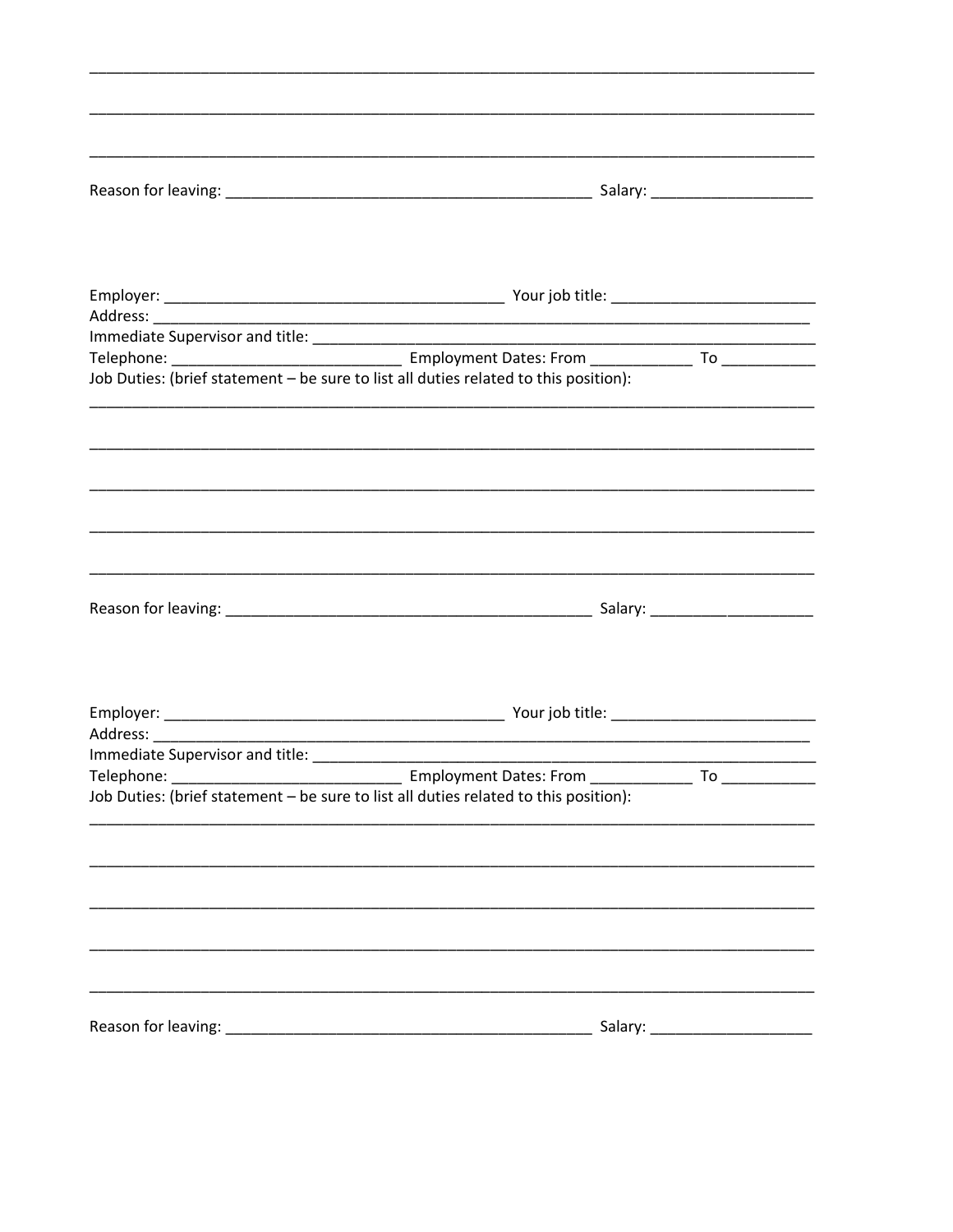### **EQUAL OPPORTUNITY EMPLOYER**

The Harlowton Public Schools prohibits discrimination against or harassment of any person employed by or seeking employment with the District because of race, creed, religion, color, political affiliation or national origin or because of age, physical or mental disability, marital status, or sex when the reasonable demands of the position do not require an age, physical or mental disability, marital status, or gender distinction. Individuals with disabilities may request reasonable accommodation in the hiring process by contacting the District personnel office.

### **PROOF OF EMPLOYABILITY**

Any applicant chosen for employment must be able to produce a social security card, driver's license, or some other acceptable form of certification of employment eligibility in the United States pursuant to Form 1-9 of the U.S. Department of Justice.

### **DRUG FREE/TOBACCO FREE POLICIES**

The school district is a drug free, tobacco free school and, as such, requires all employees to adhere to specific drug free and tobacco free policies.

I understand that no offer of benefits, such as, but not limited to, a pension plan, insurance, vacation, or salary rate, is final until it has been reviewed by the Personnel/Human Resources Department, and fully approved by the Superintendent/Board or designated authorized representative. Further, I have read and understand the above policies of employment. If employed by Harlowton Public Schools, I agree to abide by these policies of employment.

\_\_\_\_\_\_\_\_\_\_\_\_\_\_\_\_\_\_\_\_\_\_\_\_\_\_\_\_\_\_\_\_\_\_\_\_\_\_\_\_\_\_\_\_\_\_\_\_ \_\_\_\_\_\_\_\_\_\_\_\_\_\_\_\_\_\_\_\_\_\_

Applicant Date Date Applicant Date Date Date Date Date Date Date